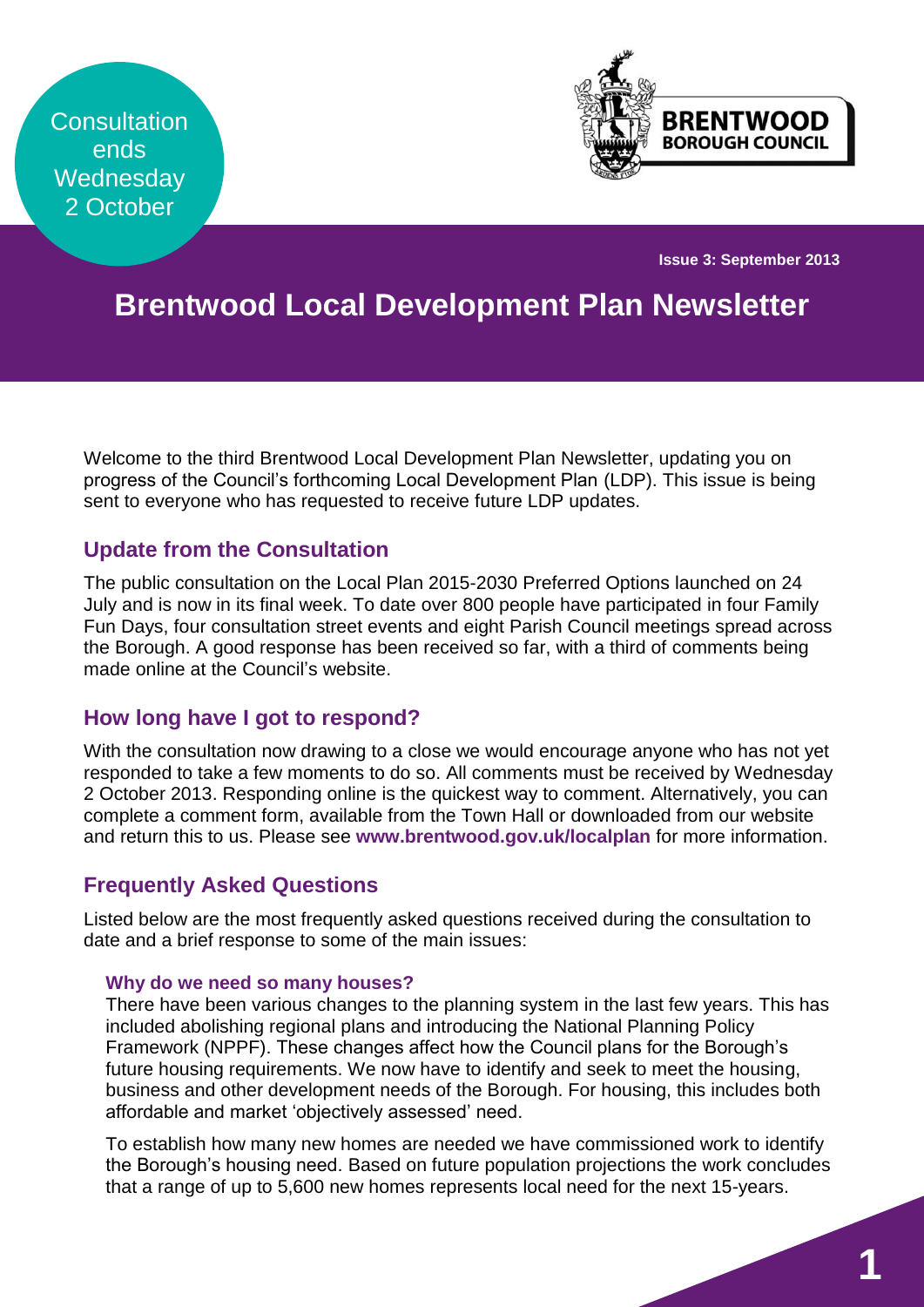Further work has been carried out to assess whether the Borough can sustainably accommodate this level of growth over the next 15 years. Local capacity constraints, including impact on infrastructure, transport and services, landscape and Green Belt, mean that the Draft Local Plan instead proposes a figure of 3,500 new homes over the Plan period, as this would be more sustainable and deliverable.

#### **Why do we need to build on land in the Green Belt?**

The Council's preferred approach is to focus new development on brownfield land in existing urban areas. Brownfield sites alone do not meet housing need and recent decisions made by Planning Inspectors do not consider Green Belt a reason to not meet local housing need. Therefore, sites in the Green Belt have been proposed in order to help meet future growth.

The Plan proposes three allocations on land that is currently brownfield (i.e. has buildings or development on it) and within the Green Belt. Two of these sites are for proposed housing and one is for new employment floorspace. There is just one site proposed that is greenfield land within the Green Belt and this is part of the proposed strategic allocation at West Horndon. This approach aims to protect the Borough's Green Belt as much as possible while meeting future growth needs.

#### **Which areas are being identified for development and why?**

The Council needs to allocate land in order to make possible the provision of new homes and jobs. Broad locations for growth are set out in the Plan's proposed spatial strategy, which focus growth in the most sustainable locations (Brentwood, Shenfield, and West Horndon). The Plan then proposes specific allocations for housing, employment and retail growth. This needs to be informed by evidence as to where the most appropriate locations for growth are.

### **Why are estimated numbers of dwellings on proposed sites so high?**

An estimate of how many dwellings each site could accommodate has been made by calculating what density on site might be appropriate and the site area. The draft spatial strategy suggests it is necessary to maximise density where appropriate in order provide new homes without encroaching on the countryside. At this stage these figures are estimates, more work will be required to establish the right density in terms of dwelling mix, landscaping, parking, site characteristics and location.

### **How will doctors and schools cope with the increase in population?**

All development, regardless of size and scale, places additional demands on services and facilities which will affect their ability to meet the needs of local communities. Timely delivery of necessary infrastructure that supports and mitigates the impact of new development is therefore essential to support the future Local Plan.

The Council will require all new development to meet infrastructure requirements necessary to support development proposals and mitigate their impacts. This includes transport improvements, schools, community facilities, open spaces and affordable housing. This will be secured through contributions secured through Section 106 Agreements and in future the Council's emerging Community Infrastructure Levy (CIL).

#### **How will pressure on local roads and public transport be resolved?**

Transport impacts of all proposals will need to be assessed to ensure that vehicle access and traffic generation do not result in unacceptable levels of congestion on unsuitable roads or within environmentally sensitive areas. In order to consider the transport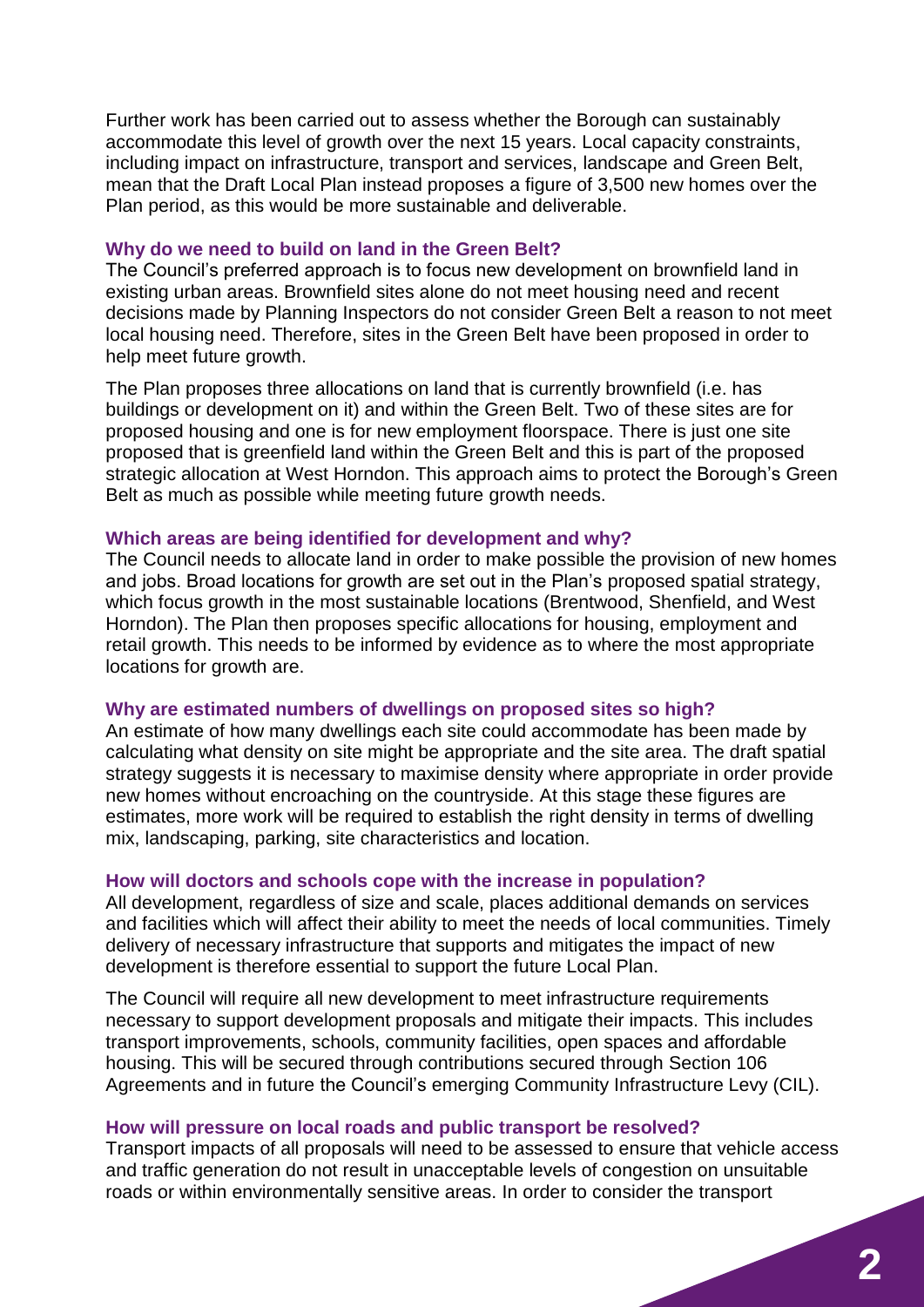implications of development proposals, applications will need to be accompanied by a Transport Assessment.

As with the provision of community infrastructure outlined above, local transport mitigation will also be obtained through planning obligations through Section 106 agreements and once adopted, according to the Council's CIL.

#### **Has flood risk and increased demand on drainage systems been considered?**

The Local Plan makes provision for flood risk, surface water flooding and sustainable drainage through a range of policies. It is recognised within the Plan that developing inappropriately in areas at risk from flooding, can put property and lives at risk and therefore policies seek to ensure this does not happen. The Draft Local Plan emphasises the importance of designing new development to adapt to the impacts of climate change. Draft policies propose development be located appropriately with Sustainable Drainage Systems (SuDS) incorporating to increase levels of water capture and storage.

New development will be required to contribute to the improvement of existing foul and mains water drainage, where an infrastructure requirement has been identified. Larger development proposals will require significant mitigation where flood risk is an issue.

#### **What provision has been made for Affordable Housing?**

The Plan seeks to maximise affordable housing provision in light of identified needs. Draft Policies DM24 and DM25 propose that either affordable housing provision is achieved on site, or if this is not possible, a financial contribution is made for each new dwelling towards affordable housing provision elsewhere in the Borough.

#### **Why are separate allocations being proposed for Gypsies and Travellers?**

The Council has a duty to identify land to meet the local needs of Gypsies and Travellers. All Local Planning Authorities are required to identify and update annually a supply of deliverable sites sufficient for five years' worth of Traveller sites against locally set targets, together with identifying a supply or broad locations for future growth.

#### **Why has land I own been proposed without my knowledge?**

Everyone has the opportunity to put sites forward for consideration. In some cases landowners have not been aware of proposals on their land because of some sites being identified in evidence that is now several years old. We want to work with landowners and so no development will take place without their consent.

#### **Will the Council compulsory purchase land proposed to be allocated?**

There is no intention to seek a Compulsory Purchase Order on any site.

## **Area Specific Questions**

### **Why has West Horndon been allocated such a large percentage of the Borough's housing provision?**

The Council's preferred approach is to focus new development in existing urban areas. The spatial strategy proposes the majority of growth take place in the north of the Borough. However, capacity issues mean that the Draft Plan does not propose to meet full objectively assessed housing need (as discussed above). West Horndon is included as part of the proposed spatial strategy because of its sustainable location in terms of good access to road and rail. West Horndon has potential for improvement such as opportunities to address current conflicts from competing uses, most notably, heavy